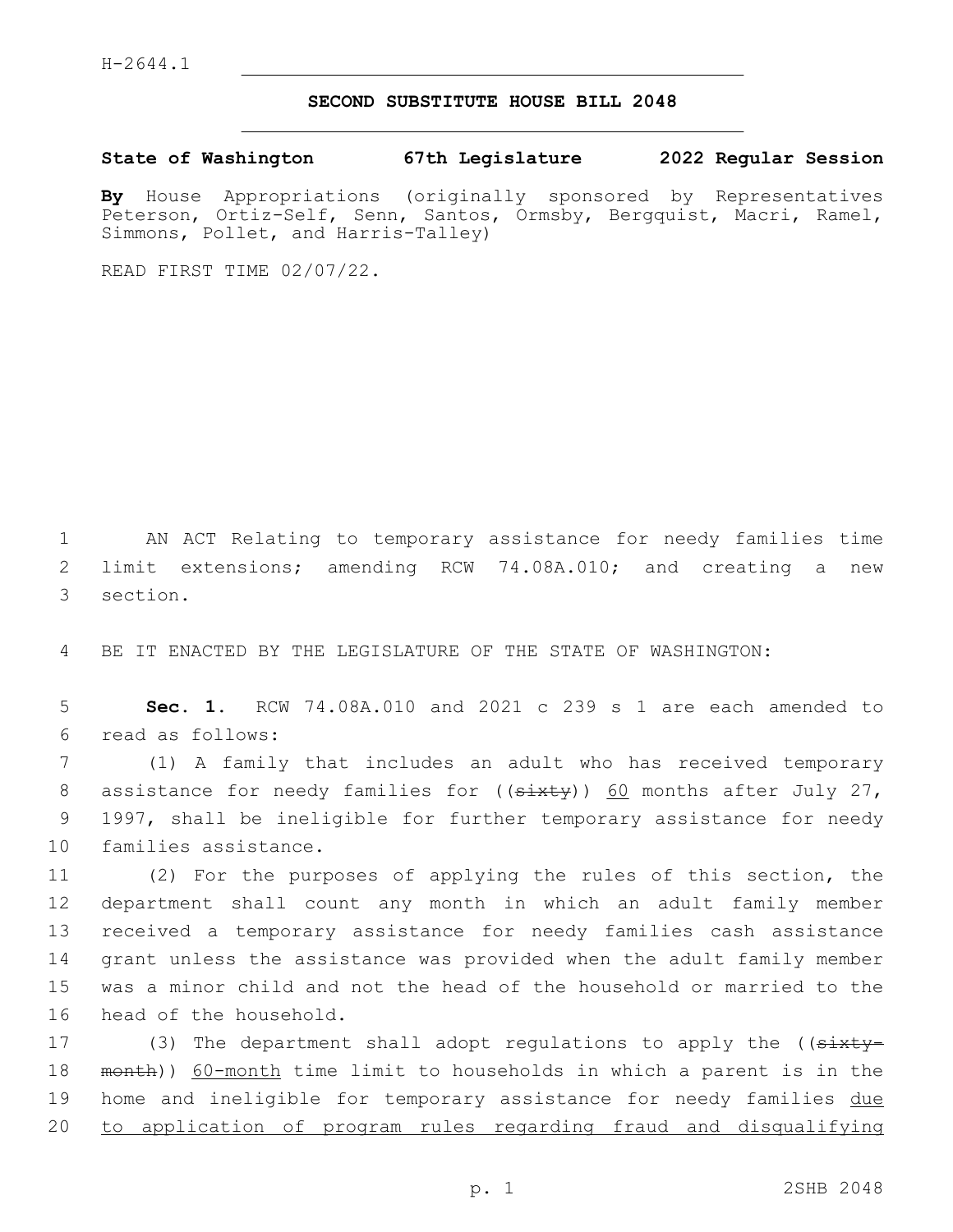1 claims. Any regulations shall be consistent with federal funding 2 requirements.

 (4) The department shall refer recipients who require specialized assistance to appropriate department programs, crime victims' programs through the department of commerce, or the crime victims' compensation program of the department of labor and industries.

 (5)(a) The department shall add to adopted rules related to temporary assistance for needy families time limit extensions, the following criteria by which the department shall exempt a recipient and the recipient's family from the application of subsection (1) of 11 this section:

12 (i) By reason of hardship, including when:

 (A) The recipient's family includes a child or youth who is without a fixed, regular, and adequate nighttime residence as described in the federal McKinney-Vento homeless assistance act (Title 42 U.S.C., chapter 119, subchapter VI, part B) as it existed 17 on January 1, 2020; (( $\Theta$ r))

 (B) The recipient received temporary assistance for needy families during a month on or after March 1, 2020, when Washington state's unemployment rate as published by the Washington employment 21 security department was equal to or greater than seven percent, and the recipient is otherwise eligible for temporary assistance for needy families except that they have exceeded 60 months. The extension provided for under this subsection (5)(a)(i)(B) is equal to the number of months that the recipient received temporary assistance for needy families during a month after March 1, 2020, when the unemployment rate was equal to or greater than seven percent, and is applied sequentially to any other hardship extensions that may apply 29 under this subsection (5) or in rule;

 (C) The recipient is temporarily prevented from working or looking for a job;

 (D) The recipient is in need of mental health or substance use disorder treatment;

 (E) The recipient is homeless or at substantial risk of losing stable housing or housing support services as described in RCW 43.185C.220; or

 (F) The recipient demonstrates another basis by which the time limit pursuant to subsection (1) of this section would cause undue 39 burden or hardship to the recipient or the recipient's family; or